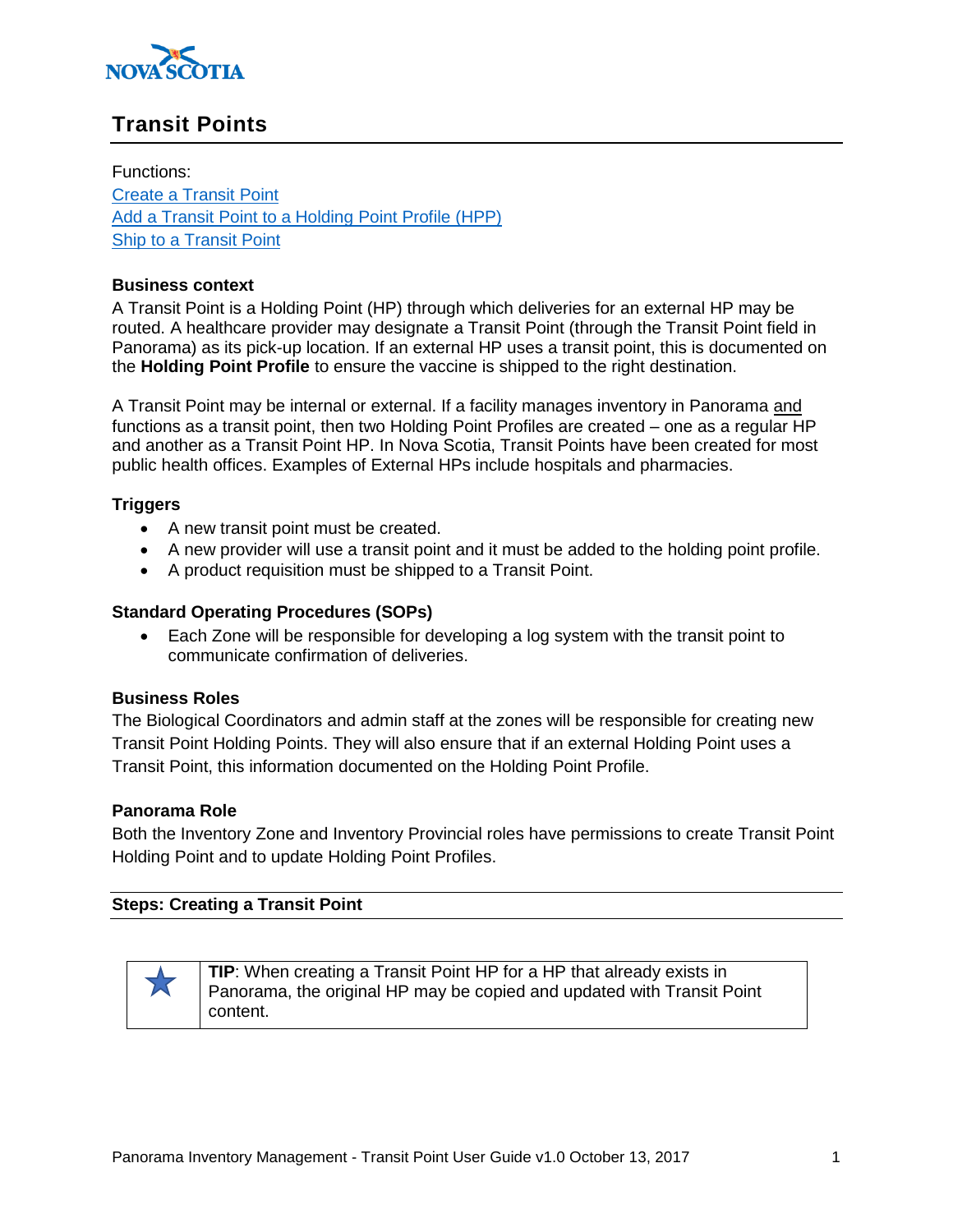

| <b>Transit Point Naming Convention</b>                                          |
|---------------------------------------------------------------------------------|
| Internal Holding Point Code: Add ForPickUp after PHO, e.g., Halifax PHO-        |
| ForPickUp-HP                                                                    |
| Internal Holding Point Name: HP Name followed by ForPickUp, e.g., Halifax       |
| PHO-ForPickUp                                                                   |
| <b>External Holding Point Code: Name of Provider, followed by ForPickUp-HP,</b> |
| e.g., Chester Pharmasave-ForPickUp-HP                                           |
| External Holding Point Name: Name of Provider, followed by ForPickUp            |
|                                                                                 |

**Scenario 1:** The facility is not documented in Panorama as a HP.

**Overview Steps**: Search> Click **Create** on the Holding Point Profile screen> Add Transit Point details>Save as Draft status> Add Addresses>Add Contacts> Change to Active Status>Save

- 1. Search for the Transit Point HP on the Holding Point Profile screen.
- 2. If this is a new Transit Point HP, and the HP does not exist in Panorama (note that many HPs function as both regular HPs and Transit Points), initiate the process by following the steps for creating a Holding Point Profile. See *Holding Point Profile* User Guide.
- 3. Follow the Transit Point Naming Convention as described above.
- 4. In the Holding Point Type, select Transit Point.

| <b>ADMIN</b><br><b>INVENTORY</b>                                                | <b>Community Pharmacy</b><br><b>Community Provider</b>              |                                                                                          |  |  |
|---------------------------------------------------------------------------------|---------------------------------------------------------------------|------------------------------------------------------------------------------------------|--|--|
| <b>Holding Point Pro</b>                                                        | <b>Community Travel Clinic</b><br><b>Community Treatment Centre</b> |                                                                                          |  |  |
| <b>Holding Point Profile</b>                                                    | <b>Community Walk-in Clinic</b><br><b>Correctional Facility</b>     | ☆ Hide Holding Point Profile                                                             |  |  |
| * Required field                                                                | <b>First Nations</b><br>Hospital                                    |                                                                                          |  |  |
| To specify an Organization first click<br>click 'Close' to close.               | <b>Jurisdictional Depot</b><br>Long-Term Care Facility              | ne of the Organization you wish to specify, select it and click on 'Select' button. Then |  |  |
| <b>Organization: Top Level &gt; Leve</b>                                        | <b>Other Organization</b><br>Physician/Health Care Practitioner     | <b>Find</b><br><b>Selected Level 4 Organization]</b>                                     |  |  |
| To specify a Service Delivery Locatio<br>on 'Select' button. Then click 'Close' | <b>Public Health Office</b><br><b>Public Health Travel Clinic</b>   | type the name of the Service Delivery Location you wish to specify, select it and click  |  |  |
| <b>Service Delivery Location: Top</b>                                           | School<br><b>Transit Point</b>                                      | <b>Find</b><br>ecific one) > [Selected Level 3 Location]                                 |  |  |
| * Holding Point Code:                                                           | University/College Health Centre<br><b>Transit Point</b>            | <b>Jolding Point Name:</b>                                                               |  |  |
| ewPharmasave-ForPickUp-HP                                                       | NewPharmasave-ForPickUp                                             |                                                                                          |  |  |

- 5. Click **Save**. The Transit Point is in Draft status.
- 6. Do not add the Transit Point HP to the Order Set. Product is not required for a Transit Point HP.
- 7. Add the three transit point addresses.
- 8. Add transit point contacts for each address type.
- 9. Change the status to Active.
- 10. Click the **Save** button.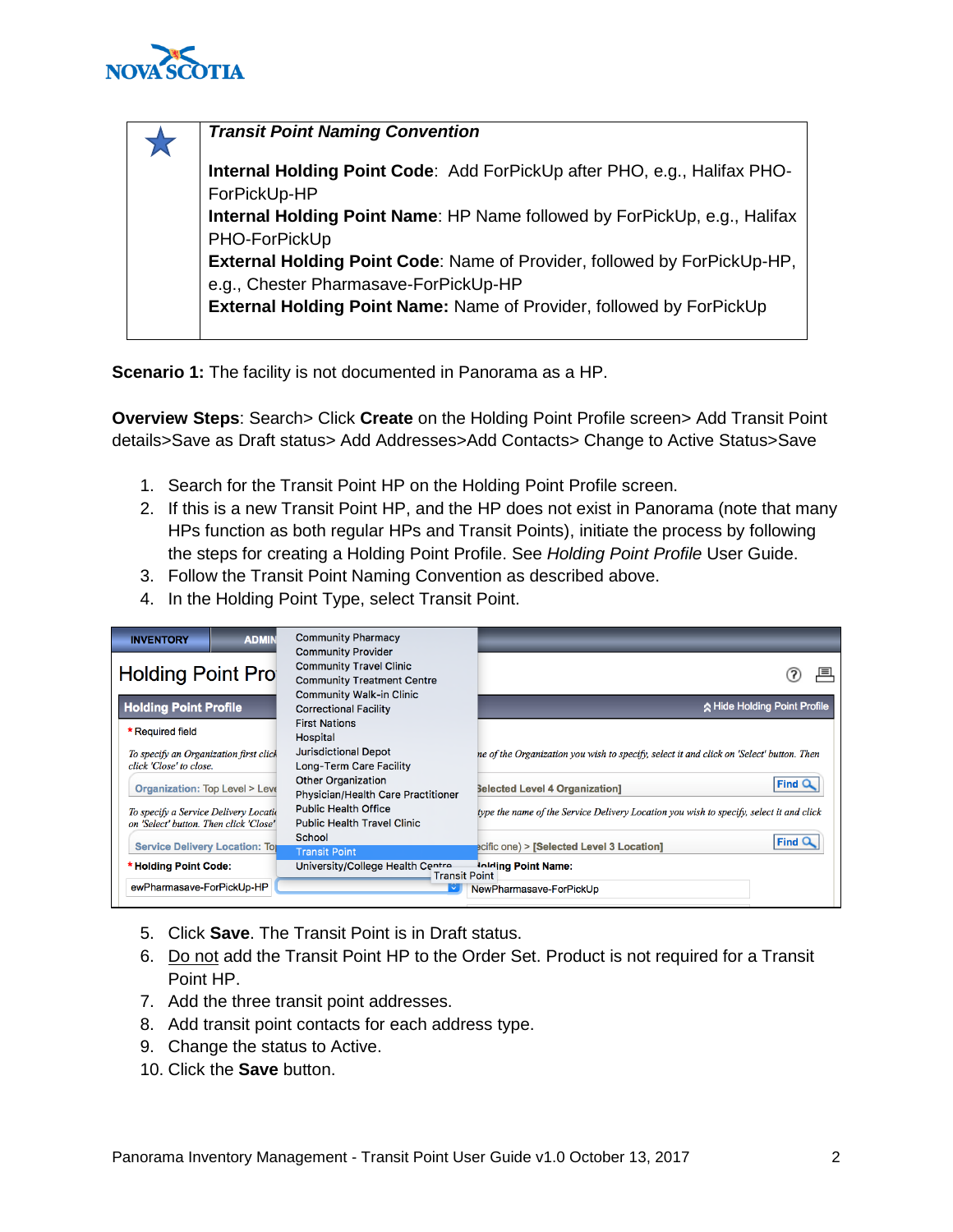

**Scenario 2:** The facility is already a HP in Panorama. To save time, the original HP may be copied and updated with Transit Point information.

**Overview Steps**: Search> Select HP to copy> click **Copy** button> Change Holding Point Type to Transit Point>Complete Name and Code fields>Save>Delete Product> Check Addresses and Contacts> Ensure Active Status>Save

- 1. Search for the HP on the **Holding Point Profile Search** screen.
- 2. Under the **Holding Point Profile Results** section, select the Holding Point.
- 3. Click the **Copy** button.
- 4. The **Holding Point Profile** screen displays with the fields populated with the Holding Point information.
- 5. Change the **Holding Point Type** to Transit Point.
- 6. Refer to the Transit Point Naming Convention to complete the **Holding Point Name** and **Holding Point Code**.
- 7. Click **Save**.
- 8. Product is not added to a Transit Point HP. When using the **Copy** function, the product will be listed. It may be deleted from the Transit Point Holding Point Profile.
- 9. Ensure the Addresses and Contacts are unchanged.
- 10. Ensure the Holding Point Status is Active.
- 11. Click **Save**.

#### <span id="page-2-0"></span>**Steps: Add a Transit Point to a Holding Point Profile**

**Overview Steps**: Search for HP>Select HP>Select Transit Point>Save

- 1. To add a transit point to a Holding Point Profile, click **Holding Point Profile** on the Left Menu.
- 2. Search for the HP on the **Holding Point Profile Search** screen.

| <b>Holding Point Profile</b>        | 目                                   |
|-------------------------------------|-------------------------------------|
| <b>Holding Point Profile Search</b> | ☆ Hide Holding Point Profile Search |

- 3. Select the HP.
- 4. Scroll to the **Transit Point** dropdown menu.
- 5. Select the Transit Point from the dropdown menu.

| <b>Preferred Delivery Method:</b>    | <b>Special Delivery Instructions:</b> |                             |
|--------------------------------------|---------------------------------------|-----------------------------|
| Courier<br>$\ddotmark$               |                                       |                             |
| <b>Health Service Capacity:</b>      | <b>Fridge Type:</b>                   |                             |
|                                      |                                       |                             |
| <b>Transit Point:</b>                | <b>Last Ship-to Date:</b>             | * System Inventory Control: |
| Halifax PHO-ForPickUp-               |                                       | None                        |
| <b>Inventory Insurance Coverage:</b> | Insurer:                              | <b>Insurer Expiry Date:</b> |
|                                      |                                       |                             |
|                                      |                                       | dd<br>mm<br>уууу            |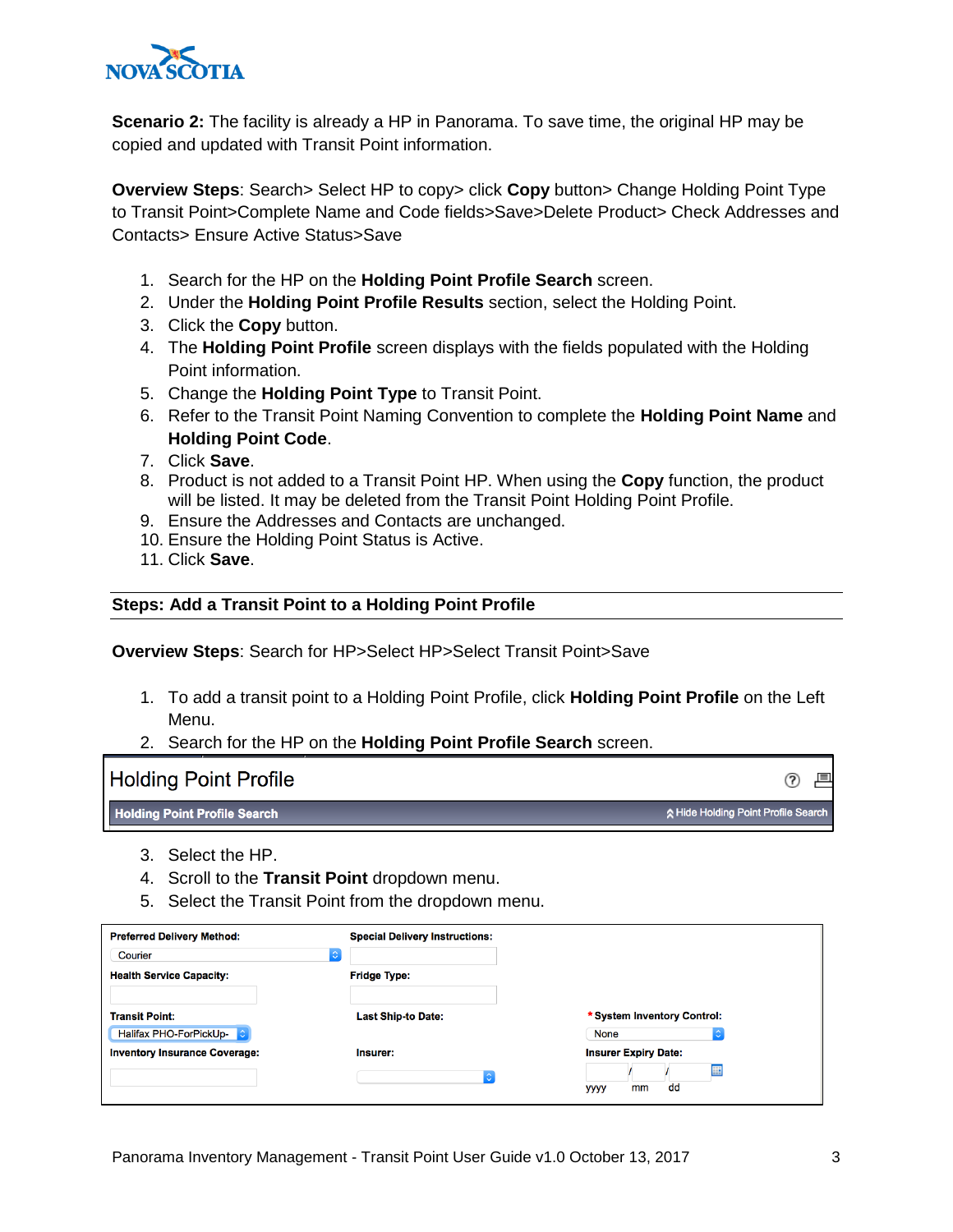

6. Click the **Save** button.

## <span id="page-3-0"></span>**Steps: Ship to a Transit Point**

**Overview Steps:** Follow Manage Product Requisition Process> Approve Product Requisition> Pick>Pack>Click **Completed Packing – go directly to Transit Shipping**>Click **Completed Shipping**

- 1. A product requisition that will be shipped to a Transit Point is Picked and Packed in the standard way.
- 2. To ship, click **Completed Packing – go directly to Transit Shipping**.

|                                    | <b>Remove Container</b>              | <b>Commit Actual Weight</b>               |                      |                                  |                                                     |                                  | No. of Labels 1                  | <b>Shipping Label:</b><br><b>Packing Report:</b> | $ \diamondsuit $<br>$\hat{\mathcal{L}}$ | <b>Print Labels</b><br><b>Print Report</b> |
|------------------------------------|--------------------------------------|-------------------------------------------|----------------------|----------------------------------|-----------------------------------------------------|----------------------------------|----------------------------------|--------------------------------------------------|-----------------------------------------|--------------------------------------------|
|                                    | <b>Container ID</b>                  |                                           |                      | <b>Estimated Weight</b>          |                                                     |                                  |                                  | <b>Actual Weight</b>                             |                                         |                                            |
| $\bigoplus$<br>$\checkmark$        |                                      |                                           |                      |                                  |                                                     |                                  | 0                                | Gram(s)                                          |                                         |                                            |
|                                    |                                      | <b>Container Details: Container ID: -</b> |                      |                                  |                                                     |                                  |                                  |                                                  |                                         |                                            |
|                                    |                                      |                                           |                      |                                  |                                                     |                                  |                                  |                                                  |                                         |                                            |
|                                    |                                      |                                           |                      |                                  |                                                     |                                  |                                  |                                                  | <b>Add Container</b>                    | Clear                                      |
| <b>Product</b><br><b>Alternate</b> | <b>Catalogue</b><br><b>Item Name</b> | <b>Catalogue</b><br><b>Item Code</b>      | Lot<br><b>Number</b> | <b>Picked</b><br><b>Quantity</b> | <b>Remaing</b><br><b>Quantity to</b><br><b>Pack</b> | <b>Packed</b><br><b>Quantity</b> | <b>Unit of</b><br><b>Measure</b> | <b>Cold Chain</b><br><b>Required</b>             | <b>Distribution</b><br><b>Fee/Type</b>  | <b>Estimated</b><br><b>Weight</b>          |
|                                    |                                      |                                           |                      |                                  |                                                     |                                  |                                  |                                                  |                                         |                                            |
| <b>Cancelled Items:</b>            |                                      |                                           |                      |                                  |                                                     |                                  |                                  |                                                  |                                         |                                            |
|                                    |                                      | <b>Catalogue Item Name</b>                |                      | <b>Cat Item Code</b>             | <b>Holding Point Location</b>                       |                                  |                                  |                                                  | Lot Number CC Req UOM Appr Qty          | <b>Pick Qtv</b>                            |
|                                    |                                      |                                           |                      |                                  |                                                     |                                  |                                  |                                                  |                                         |                                            |
|                                    |                                      |                                           |                      |                                  |                                                     |                                  |                                  |                                                  |                                         |                                            |
| <b>Product Alternate ID</b>        |                                      |                                           |                      |                                  |                                                     |                                  |                                  |                                                  |                                         |                                            |

3. The **Transit Shipment** screen displays with a confirmation message.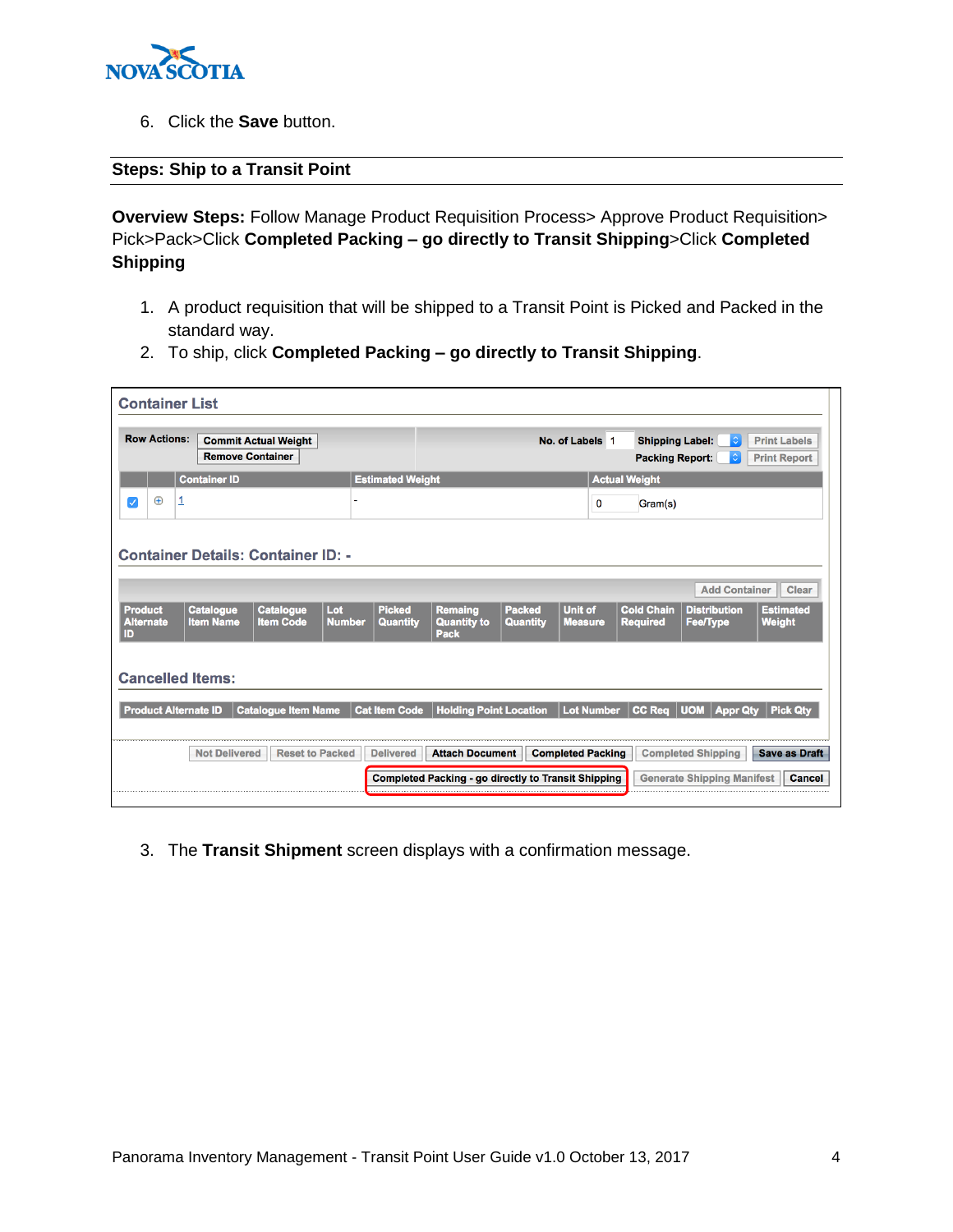

| <b>Product Fulfillment</b>                                                                      |                                                                   |                                              |                                    |  |  |  |
|-------------------------------------------------------------------------------------------------|-------------------------------------------------------------------|----------------------------------------------|------------------------------------|--|--|--|
| Requisition has been packed and saved successfully.                                             |                                                                   |                                              |                                    |  |  |  |
| <b>Transit Shipment</b>                                                                         |                                                                   |                                              |                                    |  |  |  |
| <b>Requisition ID:</b>                                                                          |                                                                   |                                              |                                    |  |  |  |
| 95                                                                                              |                                                                   |                                              |                                    |  |  |  |
| <b>Requestor Contact Name:</b>                                                                  | <b>Requestor Phone Number:</b>                                    | <b>Ship-to Address:</b>                      | Ship-to<br>Instructions:           |  |  |  |
| <b>HP Contact</b>                                                                               |                                                                   | 3785 Highway 3, Chester NS<br>B0J1J0, Canada |                                    |  |  |  |
| <b>Ship From Holding Point:</b>                                                                 | <b>Ship To Holding Point:</b>                                     | <b>Shipping Payment Type:</b>                | * Number of<br><b>Containers:</b>  |  |  |  |
| Bridgewater PHO-HP - Bridgewater PHO                                                            | Chester Pharmasave-ForPickUp-HP -<br>Chester Pharmasave-ForPickUp | $\hat{\mathbb{C}}$                           | 1                                  |  |  |  |
| <b>Preferred Delivery Method:</b>                                                               | <b>Carrier Tracking Number:</b>                                   | Weight:                                      | <b>Requisition</b><br>Status:      |  |  |  |
| Client pick-up                                                                                  | $ \hat{\phi} $                                                    | $0.0$ Gram(s)                                | Packed                             |  |  |  |
| <b>Carrier Name:</b>                                                                            | <b>Freight Indicator:</b>                                         | <b>Freight Comment:</b>                      | Original<br><b>Requisition ID:</b> |  |  |  |
| $\hat{\mathbb{C}}$                                                                              |                                                                   |                                              |                                    |  |  |  |
|                                                                                                 |                                                                   | <b>Shipping Label:</b>                       | <b>Print Labels</b>                |  |  |  |
| <b>Completed Shipping</b><br><b>Not Delivered</b><br><b>Reset to Packed</b><br><b>Delivered</b> |                                                                   |                                              |                                    |  |  |  |
| <b>Attach Document</b><br>Save as Draft                                                         |                                                                   |                                              |                                    |  |  |  |
|                                                                                                 |                                                                   |                                              | <b>Generate Shipping Manifest</b>  |  |  |  |
|                                                                                                 |                                                                   |                                              | Cancel                             |  |  |  |

- 4. Click **Completed Shipping**.
- 5. The Transit Shipment screen displays with a confirmation message that the product has shipped.